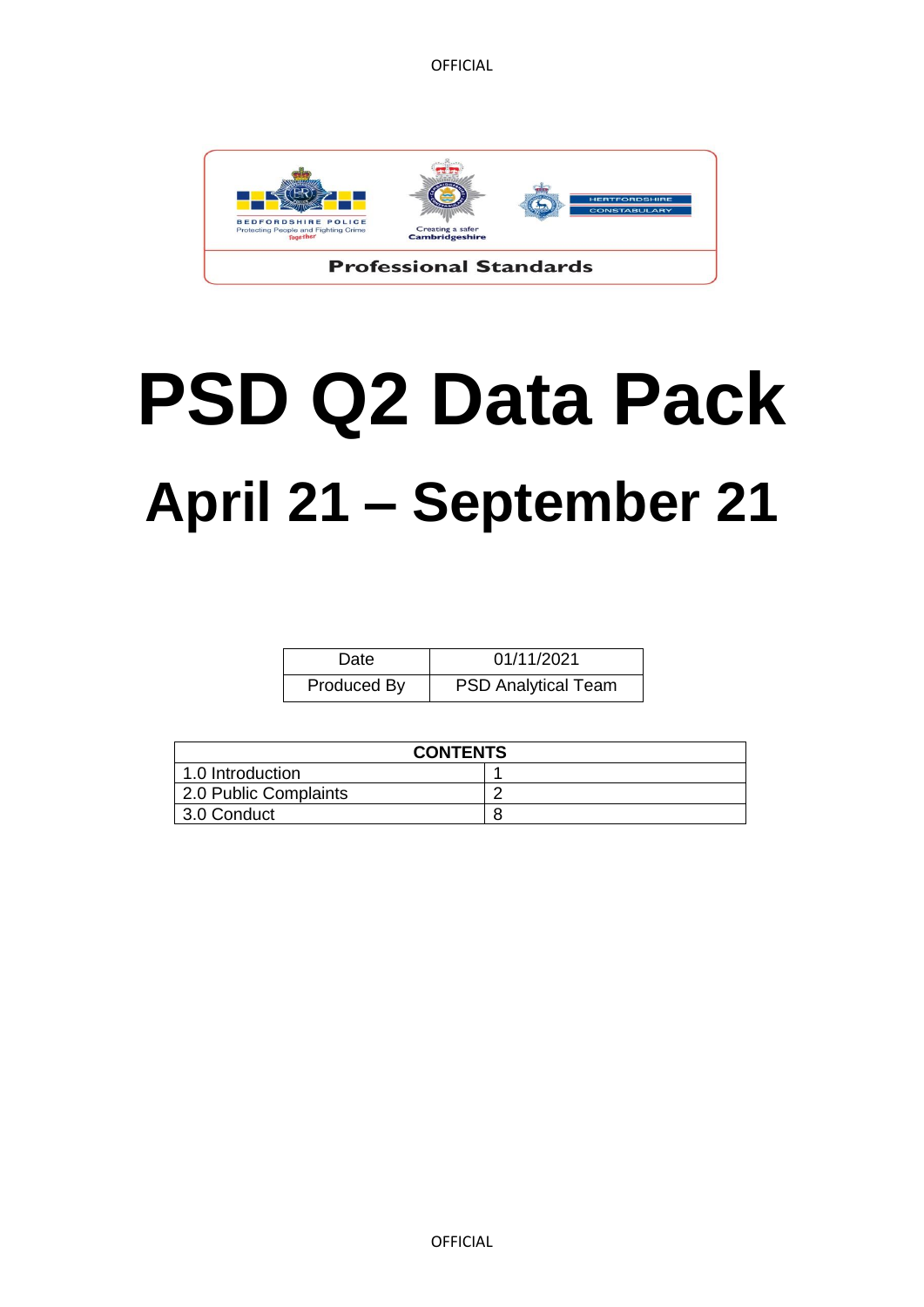## **1.0 Introduction**

This document seeks to set out key data in relation to public complaint and conduct cases recorded by the Professional Standards Department for Bedfordshire Police, Cambridgeshire Constabulary and Hertfordshire Constabulary (BCH).

It is intended to sit alongside IOPC reporting on public complaints, and to complement internal monitoring processes for performance, themes and trends.

It provides an overview of the number and type of allegations in recorded public complaint and conduct cases, and the outcomes of finalised public complaint and conduct cases. It also provides data on the number and outcome of public complaint reviews.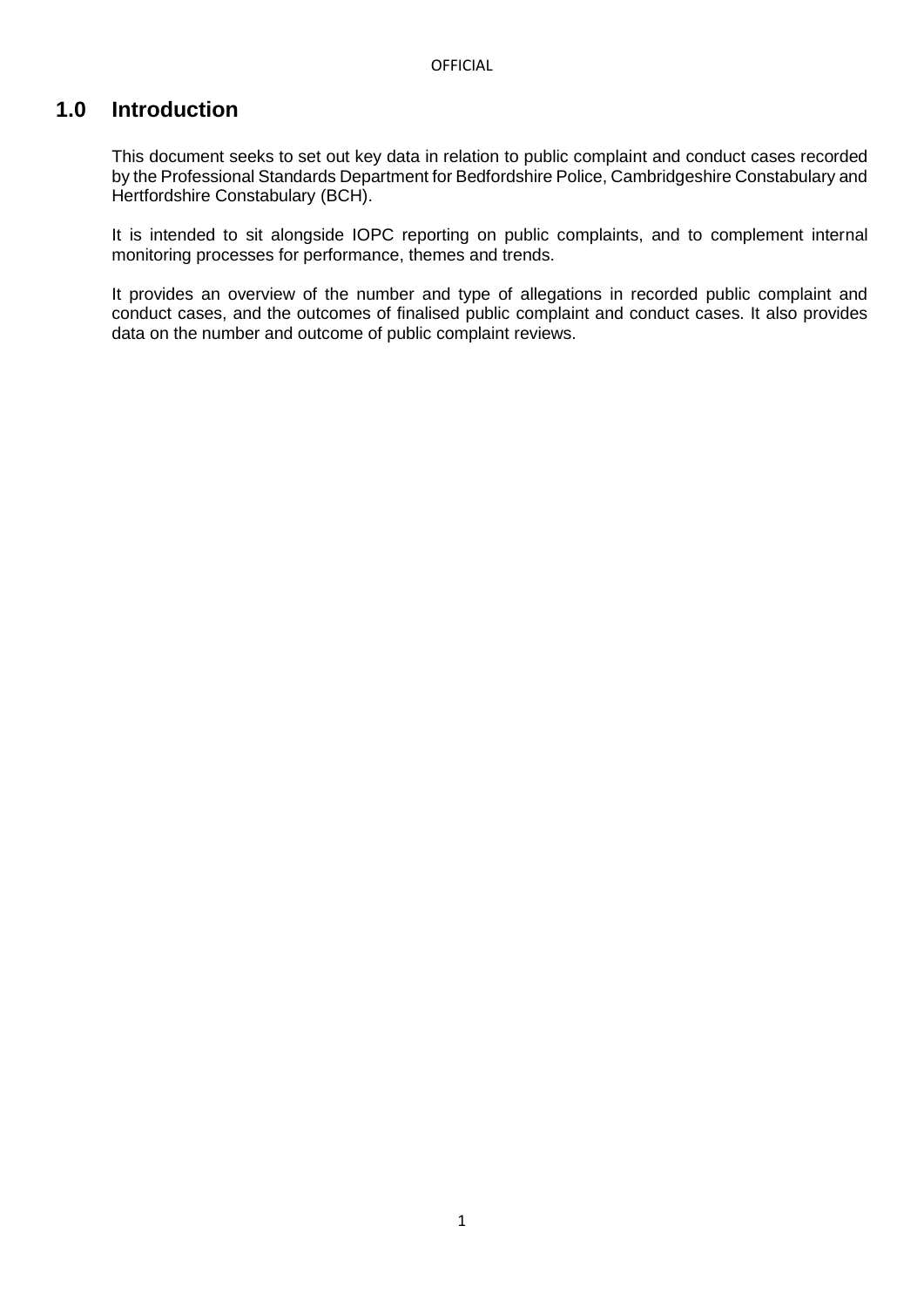# **2.0 Public Complaints**

## **2.1 Cases and Allegations Recorded**

## **2.1.1 Cases and Allegations Recorded**

The table below shows the number of complaint cases recorded by PSD under Schedule 3. It also shows the total number of complaints logged by the force's customer service team. The second table shows the proportion of logged cases which have been closed during the period and which are referred for recording under Schedule 3.

| Apr 21 to Sept 21                 | <b>Beds</b>  |              | <b>BCH</b>   |       |
|-----------------------------------|--------------|--------------|--------------|-------|
|                                   | <b>Cases</b> | <b>Alleg</b> | <b>Cases</b> | Alleg |
| <b>PSD recorded complaints</b>    | 144          | 358          | 577          | 1437  |
| PSD recorded complaints per 1,000 | 55           | <b>138</b>   | 61           | 154   |
| <b>CRT logged complaints</b>      | 644          | 649          | 2116         | 2805  |
| CRT logged complaints per 1,000   | 250          | 252          | 227          | 301   |

| Apr 21 to   | <b>CRT</b> complaints | % closed which are | Approx. total referred            |
|-------------|-----------------------|--------------------|-----------------------------------|
| Sept 21     | closed                | Schedule 3         | to PSD as Schedule 3 <sup>1</sup> |
| <b>Beds</b> | 522                   | 31.4               | 164                               |

## **2.1.2 Handling of Complaints recorded under Schedule 3 under new Police Regulations**

| Apr 21 to Sept 21               | <b>Beds</b> | <b>Total</b><br><b>BCH-</b><br>Q <sub>2</sub><br>21/22 | $%$ of<br>total |
|---------------------------------|-------------|--------------------------------------------------------|-----------------|
| <b>PSD</b> Investigation        | 48          | 197                                                    | 33%             |
| Local Complaint (otherwise than | 97          | 377                                                    | 63%             |
| investigation)                  |             |                                                        |                 |
| <b>IOPC or PCC Complaint</b>    | 4           | 15                                                     | 3%              |
| Awaiting determination          | 0           | 9                                                      | 1%              |
| Total                           | 149         | 598                                                    | 100%            |

## **2.2 Nature of Allegations**

**.** 

## **2.2.1 Allegations recorded under new Police Regulations**

The table below shows the number of allegations recorded in each category to the end of Q2 2021/22, for public complaints recorded under Schedule 3 under the new Police Regulations. The number of allegations recorded at the same point in the previous year are included for comparison.

| Apr - Sept<br>2021        | <b>Complaint</b><br><b>Allegations</b> | <b>B Q1-</b><br>$\mathbf{2}$<br>21/22 | <b>B Q1-</b><br>20/21 | <b>BCH</b><br>$Q1-2$<br>21/22 | <b>BCH</b><br>$Q1-2$<br>20/21 |
|---------------------------|----------------------------------------|---------------------------------------|-----------------------|-------------------------------|-------------------------------|
| Delivery of<br>Duties and | Police action<br>following contact     | 32                                    | 61                    | 184                           | 239                           |
| Service                   | <b>Decisions</b>                       | 10                                    | 22                    | 71                            | 66                            |

<sup>&</sup>lt;sup>1</sup> These figures will not exactly match those shown in the table above due to a slight lag between closure and referral to PSD, and formal recording.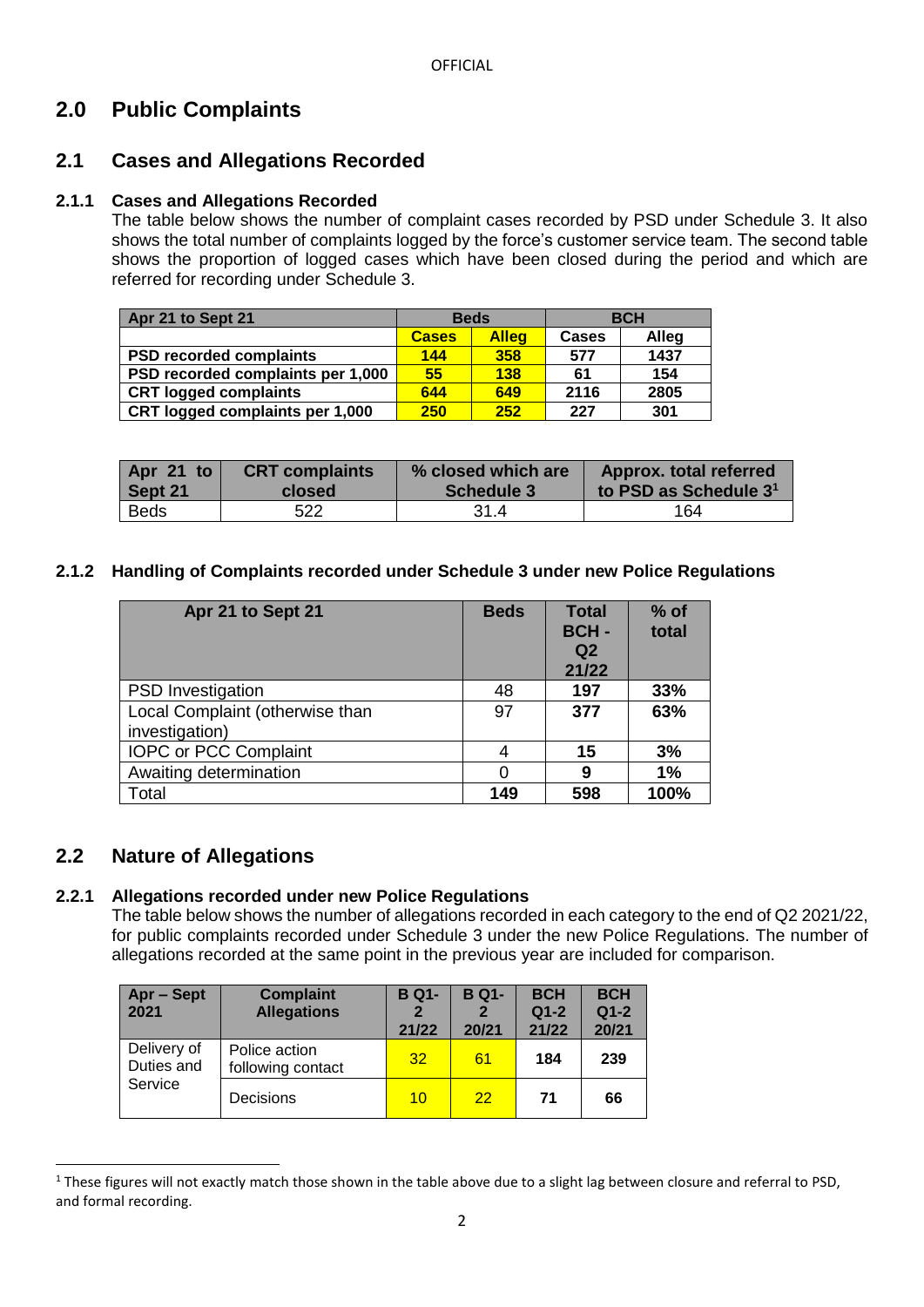## OFFICIAL

|                                                       | Information                                                                   | $\overline{4}$  | $\overline{2}$ | 78           | 44           |
|-------------------------------------------------------|-------------------------------------------------------------------------------|-----------------|----------------|--------------|--------------|
|                                                       | General level of<br>service                                                   | 65              | 71             | 192          | 202          |
| Police<br><b>Powers</b>                               | Stops and stop and<br>search                                                  | 8               | $\overline{4}$ | 23           | 19           |
| policies and<br>Procedures                            | Searches of<br>premises and seizure                                           | $\overline{7}$  | 18             | 25           | 70           |
|                                                       | Power to arrest and<br>detain                                                 | 24              | 21             | 47           | 66           |
|                                                       | Use of force                                                                  | 34              | 34             | 128          | 173          |
|                                                       | Detention in police<br>custody                                                | 12              | 16             | 33           | 58           |
|                                                       | Bail, identification<br>and interview                                         | 8               | 8              | 12           | 33           |
|                                                       | Evidential<br>procedures                                                      | 5               | 24             | 21           | 69           |
|                                                       | Out of court<br>disposals                                                     | $\overline{1}$  | $\overline{1}$ | 8            | 6            |
|                                                       | Other policies and<br>procedures                                              | 31              | 36             | 68           | 141          |
| Handling of<br>or damage<br>to property /<br>premises | Handling of or<br>damage to property /<br>premises                            | $6\overline{6}$ | 12             | 46           | 45           |
| Access and<br>/or<br>disclosure<br>of<br>information  | Use of police<br>systems                                                      | $\overline{0}$  | $\overline{2}$ | $\mathbf{2}$ | 7            |
|                                                       | Disclosure of<br>information                                                  | 9               | $\overline{7}$ | 35           | 34           |
|                                                       | Handling of<br>information                                                    | $\overline{2}$  | $\overline{2}$ | 5            | 14           |
|                                                       | Accessing and<br>handling of                                                  | $\overline{0}$  | $\overline{0}$ | $\mathbf{2}$ | 3            |
| Use of<br>Police                                      | Use of police<br>vehicles                                                     | $\overline{0}$  | $\overline{2}$ | 3            | 5            |
| Discriminat-<br>ory<br>Behaviour                      | Discriminatory<br>Behaviour<br>(Breakdown below)                              | 15              | 51             | 66           | 162          |
| Abuse of<br>position /                                | Organisational<br>corruption                                                  | $\overline{1}$  | $\overline{0}$ | 1            | 4            |
| Corruption                                            | Abuse of position for<br>sexual purpose                                       | $\overline{0}$  | $\overline{1}$ | 3            | $\mathbf{2}$ |
|                                                       | Abuse of position for<br>purpose of pursuing<br>an inappropriate<br>emotional | $\overline{0}$  | $\overline{0}$ | 0            | 1            |
|                                                       | Abuse of postion for<br>finacial purpose                                      | $\overline{0}$  | $\overline{0}$ | 0            | 0            |
|                                                       | Obstruction of<br>Justice                                                     | 3               | $\overline{1}$ | 21           | 27           |
|                                                       | Abuse of position of<br>other purpose                                         | $\overline{2}$  | $\overline{9}$ | 19           | 30           |
| Individual<br>behaviours                              | Impolite language /<br>tone                                                   | 9               | 10             | 47           | 52           |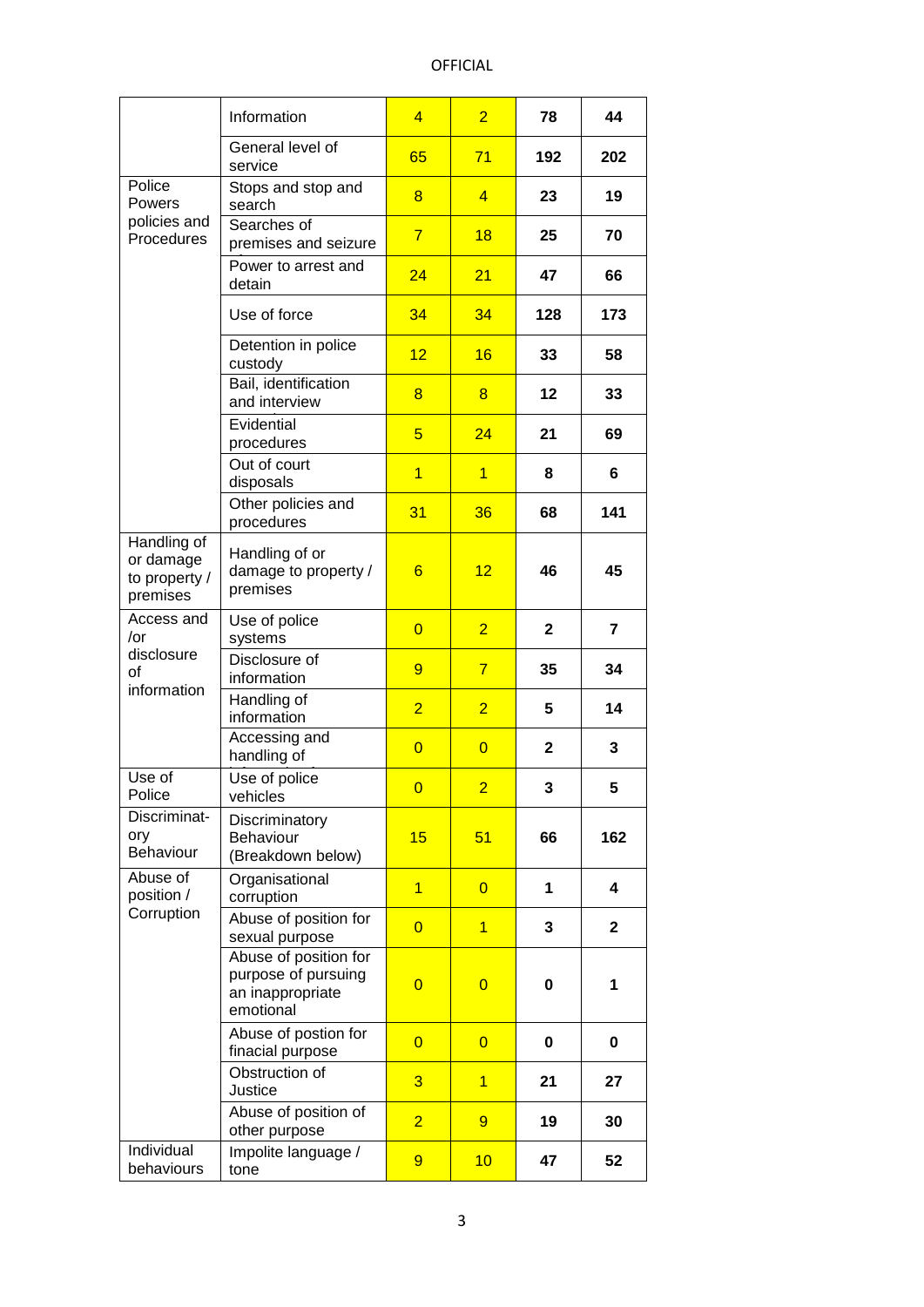#### OFFICIAL

|                            | Impolite and<br>intolerant actions           | $\overline{2}$ | $\overline{7}$ | 19   | 28   |
|----------------------------|----------------------------------------------|----------------|----------------|------|------|
|                            | Unprofessional<br>attitude and<br>disrespect | 29             | 26             | 91   | 77   |
|                            | Lack of fairness and<br>impartiality         | 18             | 21             | 81   | 85   |
|                            | Overbearing or<br>harrassing<br>behaviours   | 19             | 30             | 84   | 131  |
| Sexual<br>conduct          |                                              | $\overline{0}$ | $\Omega$       | 4    | 4    |
| Discreditabl<br>-e conduct |                                              | 1              | 5              | 16   | 24   |
| Other                      |                                              | $\overline{1}$ | $\overline{1}$ | 1    | 4    |
| Total                      |                                              | 358            | 505            | 1437 | 1925 |

Of the above allegations those in the table below were recorded as organisational and not against a named subject.

| <b>Apr 21 – Sept 21</b>             | <b>Beds</b> | <b>Joint</b><br>(BCH) |
|-------------------------------------|-------------|-----------------------|
| Organisational allegations by force | 34          |                       |

The table below shows a breakdown of Discriminatory Behaviour allegations by type of discrimination.

| Apr 21 to Sept 21              | <b>Beds</b> | <b>Joint</b><br><b>BCH</b> |
|--------------------------------|-------------|----------------------------|
| Age                            | Ω           |                            |
| <b>Disability</b>              | 2           | 8                          |
| Gender reassignment            |             |                            |
| Pregnancy and maternity        |             |                            |
| Marriage and civil partnership | Ω           | O                          |
| Race                           | 12          | 48                         |
| Religion / Faith               |             | 3                          |
| Sex                            |             | 5                          |
| <b>Sexual Orientation</b>      |             |                            |
| Other                          |             |                            |

## **2.3 Finalisation of Complaints**

#### **2.3.1 Finalised Allegations under previous Police Regulations**

The table below shows how allegations recorded under previous Police Regulations (i.e. recorded prior to 1<sup>st</sup> February 2020) have been finalised during the period. This is the worst-case allegation result, not subject result, as there may be more than one subject of an allegation. As the year progresses, fewer and fewer cases will be finalised under the previous Regulations.

| Apr 21 to Sept 21                     | <b>Beds</b> | Joint - BCH |
|---------------------------------------|-------------|-------------|
| <b>Local Resolution (Division and</b> |             |             |
| PSD)                                  |             |             |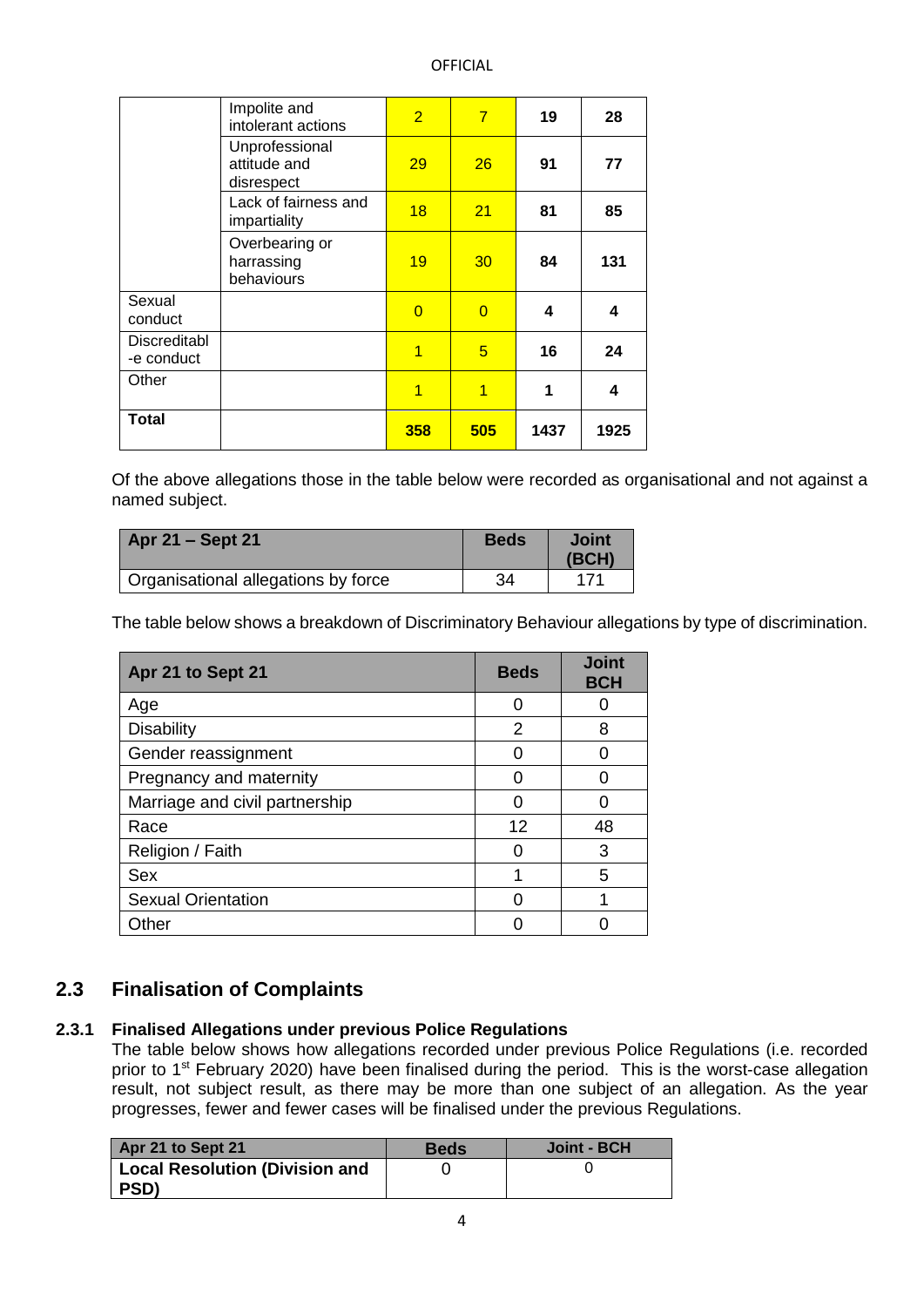| <b>Upheld (IOPC and PSD)</b>           |    |    |
|----------------------------------------|----|----|
| <b>Not Upheld</b>                      | 20 |    |
| Withdrawn                              |    |    |
| <b>Disapplication / Discontinuance</b> |    |    |
| <b>Special Requirements</b>            |    |    |
| De-recorded                            |    |    |
| Total                                  | つっ | 60 |

#### **2.3.2 Finalised Allegations under new Police Regulations**

The table below shows how allegations recorded under new Police Regulations (i.e. recorded since 1<sup>st</sup> February 2020) have been finalised during the period. This is the worst-case allegation result, not subject result, as there may be more than one subject of an allegation.

| Apr 21 to Sept 21                                                                  | <b>Beds</b> | Joint -<br><b>BCH</b> | % of total    |
|------------------------------------------------------------------------------------|-------------|-----------------------|---------------|
| The service provided by police was<br>acceptable                                   | 468         | 2294                  | 79            |
| The service provided by police was<br>not acceptable                               | 72          | 256                   | 9             |
| The force has not been able to determine<br>if the service provided was acceptable | 26          | 99                    | 3             |
| Reg. 41 (Investigation only)                                                       | 0           | 9                     | <1            |
| Withdrawn                                                                          |             | 59                    | $\mathcal{P}$ |
| No further action                                                                  | 20          | 129                   | 4             |
| De-recorded <sup>2</sup>                                                           |             |                       | ا>            |
| <b>Case to answer</b>                                                              | 0           | 2                     | ا>            |
| <b>No Case to answer</b>                                                           | 6           | 53                    | $\mathcal{P}$ |
| <b>Total</b>                                                                       | 600         | 2908                  | --            |

#### **2.3.3 Subject to Special Requirements / Special Procedures (regulation notices served)** The table below shows the outcomes of those allegations which were subject to Special Requirements. Investigations under Special Requirements are for public complaints where the allegation(s) made are assessed to meet the threshold for Misconduct or Gross Misconduct. Note there are usually multiple allegations in each case; the table reports on each individual allegation.

| Apr 21 – Sept 21      | <b>Beds</b> |
|-----------------------|-------------|
| <b>Case to Answer</b> |             |
| No Case to Answer     |             |

The outcomes of the above allegations were as follows:

| Apr 21 - Sept 21               | <b>Beds</b> |
|--------------------------------|-------------|
| <b>Referral to RPRP</b>        |             |
| <b>Referral to Proceedings</b> |             |
| <b>No Action</b>               |             |

**.** 

#### **2.3.4 Not Subject to Special Requirements / Special Procedures (no regulation notices served)**

For the allegations finalised under the previous Police Regulations which were upheld, but which were not subject to Special Requirements, the outcomes for the subjects in Q1-2 were as follows.

 $2$  This is where a case or allegation has been recorded in error (either administrative or by misidentification due to information provided) but for audit purposes is not deleted.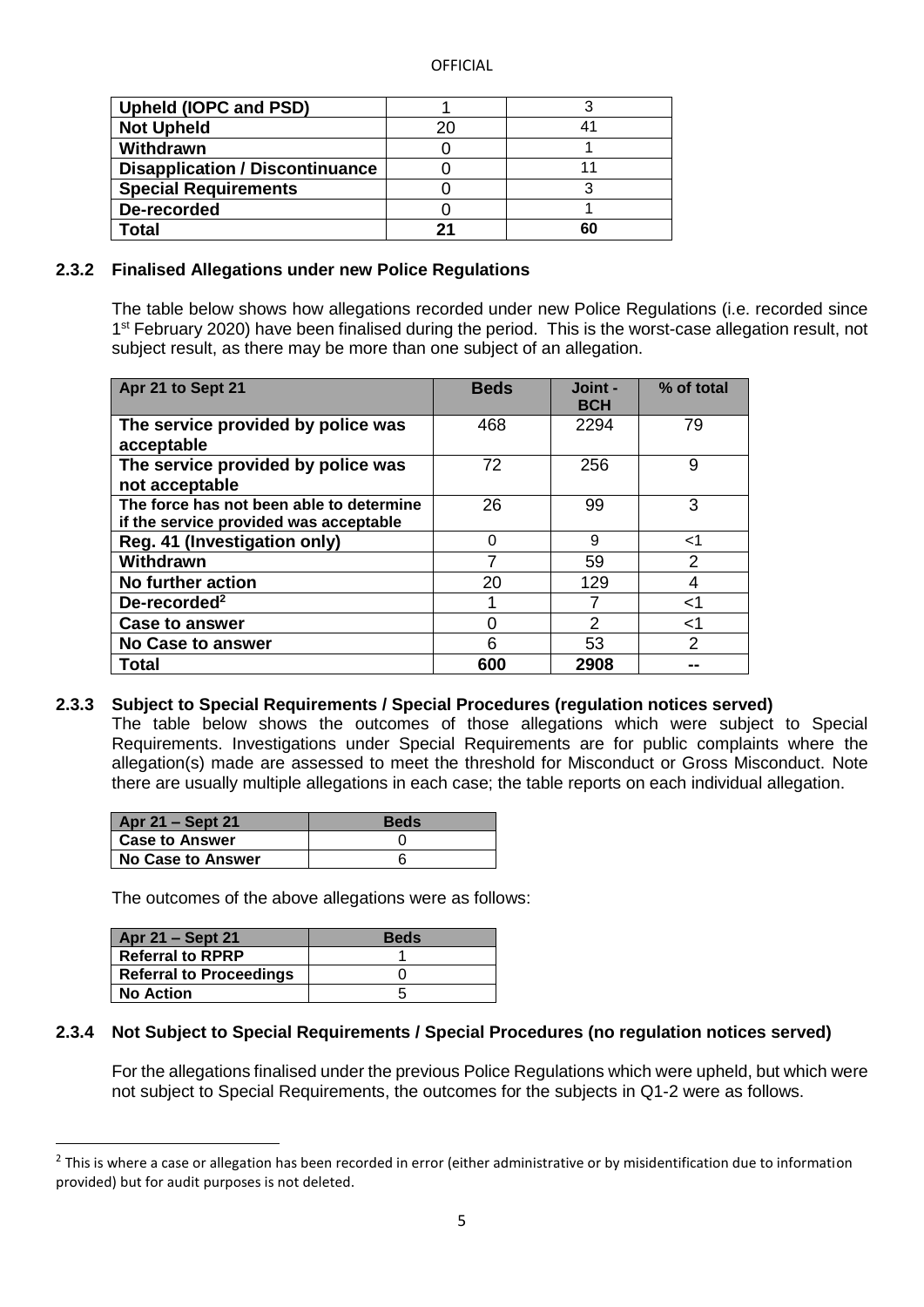| Apr 21 – Sept 21         | <b>Beds</b> |
|--------------------------|-------------|
| <b>Management Action</b> |             |
| <b>Retired/Resigned</b>  |             |
| <b>No Action</b>         |             |

For cases finalised under new Police Regulations where Special Procedures were not engaged, subject officers can receive Learning from Reflection or be more formally referred for Reflective Practice (Practice Requiring Improvement). In Q1-2, the following individual outcomes were recorded in each force:

| Apr 21 – Sept 21        | <b>Beds</b> |
|-------------------------|-------------|
| Learning from           | 34          |
| <b>Reflection</b>       |             |
| <b>Referral to RPRP</b> | ィク          |

## **2.4 Public Complaint Appeals and Reviews**

## **2.4.1 Public Complaint Appeals under previous Police Regulations**

This section relates to appeals made about public complaints which were handled under the previous Police Regulations.

| Apr 21 to Sept 21              | <b>Beds</b> | <b>Joint - BCH</b> |
|--------------------------------|-------------|--------------------|
| Force & IOPC Appeals Recorded  |             | 5                  |
| Force & IOPC Appeals Finalised |             | 6                  |
| <b>Force Appeals Upheld</b>    |             |                    |
| <b>IOPC Appeals Upheld</b>     |             | 2                  |
| <b>Total Appeals Upheld</b>    |             | 2                  |

#### **2.4.2 Public Complaint Reviews under new Police Regulations**

The tables below break down the reviews recorded for complaints handled under the new Police Regulations since February 2020.

| Apr 21 to Sept 21                                               | <b>Beds</b> | <b>Joint - BCH</b> |
|-----------------------------------------------------------------|-------------|--------------------|
| <b>LPB Reviews Recorded</b>                                     | 17          | 66                 |
| <b>LPB Reviews Completed</b>                                    | 17          | 50                 |
| LPB Reviews with Outcome of Not<br>Reasonable and Proportionate | U           | 1                  |
| <b>Requiring IOPC Referral</b>                                  | U           |                    |
| Requiring Investigation                                         | O           |                    |
| 28ZA Recommendation                                             | ŋ           |                    |
| <b>Action Plan Recommendation</b>                               | ŋ           |                    |
| No Further Action                                               | O           | 1                  |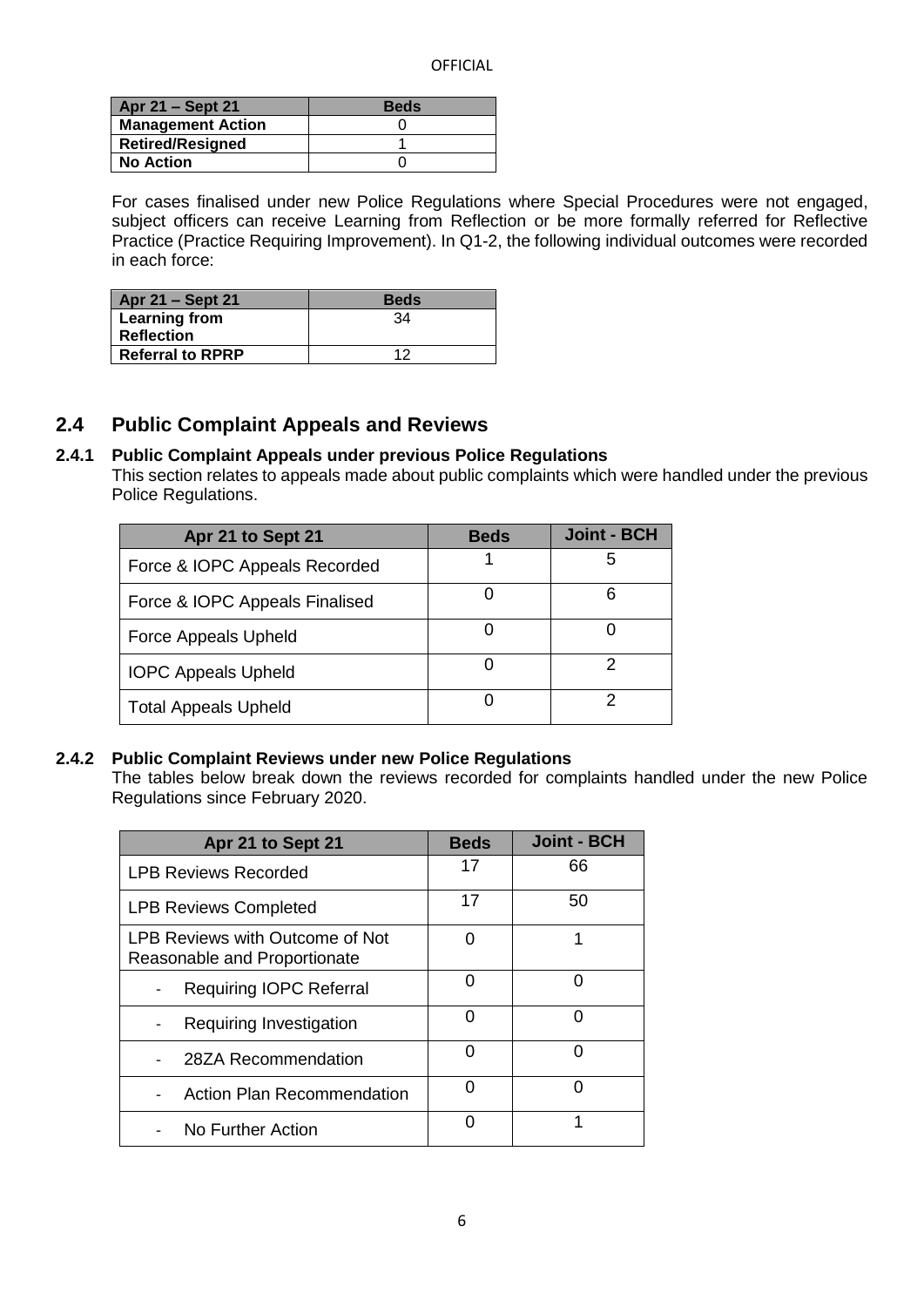| Apr 21 to Sept 21                                                       | <b>Beds</b> | <b>Joint - BCH</b> |
|-------------------------------------------------------------------------|-------------|--------------------|
| <b>IOPC Reviews Recorded</b>                                            | 16          | 62                 |
| <b>IOPC Reviews Completed</b>                                           | 14          | 47                 |
| <b>IOPC Reviews with Outcome of Not</b><br>Reasonable and Proportionate | 1           |                    |
| Makes its own Finding<br>$\overline{\phantom{a}}$                       | O           | O                  |
| <b>Requiring Re-investigation</b>                                       | 1           | 6                  |
| Recommendations on Finding<br>$\overline{\phantom{a}}$                  |             | U                  |
| 28ZA Recommendation                                                     | 0           | 1                  |
| <b>Notifies CPS</b>                                                     |             |                    |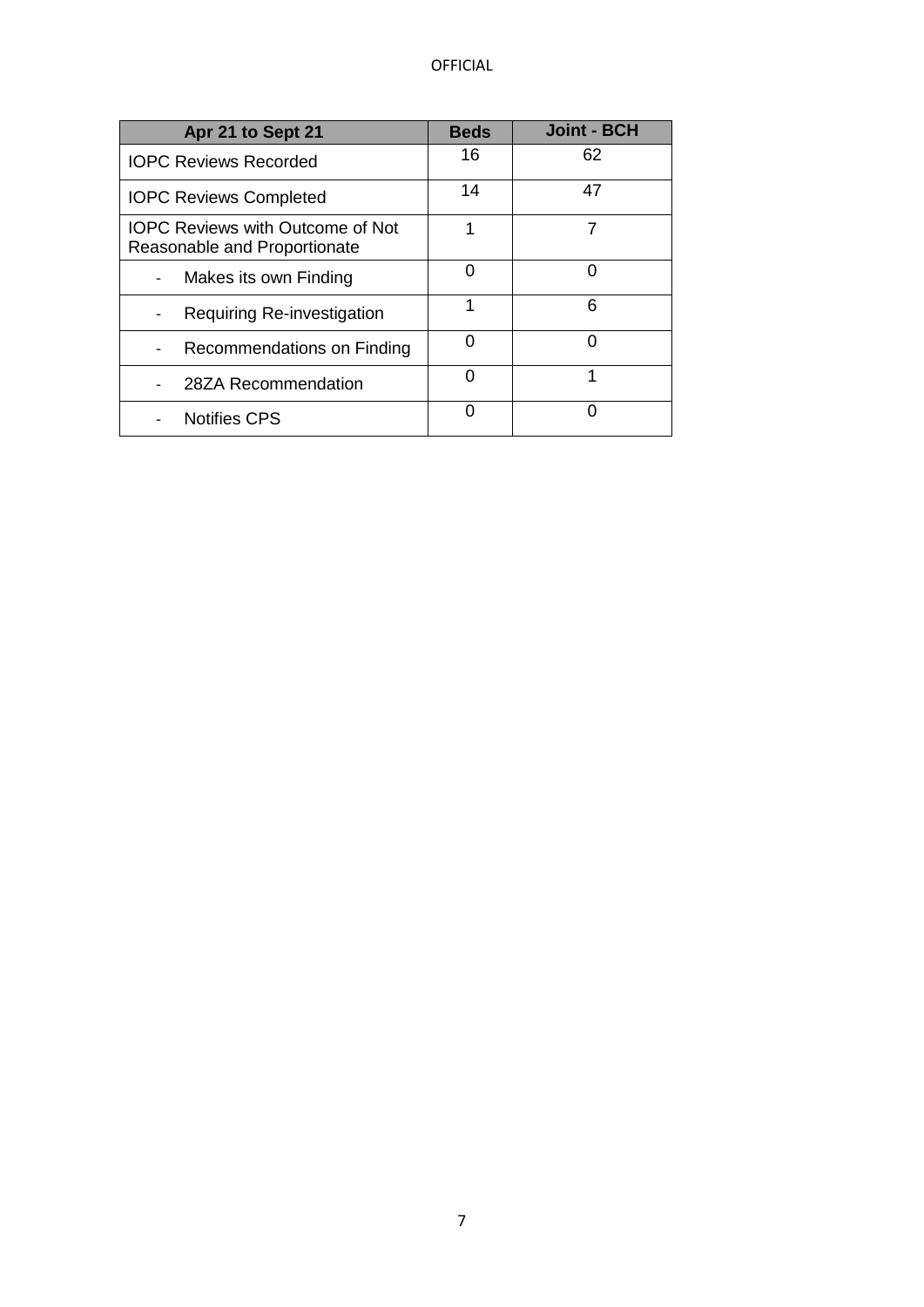## **3.0 Conduct**

## **3.1 Cases and Breaches Recorded**

The tables below show the number of conduct cases recorded of each type, broken down by Officers and Staff.

## **Officer Assessment Decisions (Based on First Subject of Case)**

| Apr 21 to Sept 21                   | <b>Beds</b> | <b>Joint - BCH</b> |
|-------------------------------------|-------------|--------------------|
| <b>Recorded Gross Misconduct</b>    | 9           | 20                 |
| <b>Recorded Misconduct</b>          |             |                    |
| Recorded Not Misconduct / No Action | 5           | 14                 |
| <b>Recorded RPRP</b>                | 9           | 18                 |
| No Assessment (Awaiting)            | 3           | 17                 |
| <b>Total</b>                        | 30          | 78                 |
| Total cases per 1,000 officers $3$  | 20          |                    |

## **Staff Assessment Decisions**

| Apr 21 to Sept 21                        | <b>Beds</b> | <b>Joint - BCH</b> |
|------------------------------------------|-------------|--------------------|
| <b>Recorded Gross Misconduct</b>         |             | 10                 |
| Recorded Misconduct                      |             |                    |
| <b>Recorded Not Misconduct</b>           |             |                    |
| No Assessment (Awaiting)                 |             |                    |
| <b>Total</b>                             |             | 22                 |
| Total cases per 1,000 staff <sup>4</sup> |             |                    |

## **3.2 Nature of Cases**

## **3.2.1 Conduct breaches**

**.** 

The table below shows the number of breaches of the Standards of Professional Behaviour in each category during the reporting period. A breach is the equivalent of an individual allegation forming part of the conduct case.

| Apr 21 - Sept 21                         | <b>Beds</b> | <b>Joint - BCH</b> |
|------------------------------------------|-------------|--------------------|
| Honesty and Integrity                    | 11          | 25                 |
| <b>Authority Respect and Courtesy</b>    | 11          | 27                 |
| <b>Equality and Diversity</b>            | 3           | 6                  |
| Use of Force                             |             | 3                  |
| Orders and Instructions                  | 2           | 18                 |
| <b>Duties and Responsibilities</b>       |             | 21                 |
| Confidentiality                          | З           | 10                 |
| <b>Fitness for Duty</b>                  |             |                    |
| <b>Discreditable Conduct</b>             | 26          | 69                 |
| Challenging & Reporting Improper Conduct | 2           | $\mathbf 2$        |
| Total                                    | 66          | 182                |

<sup>&</sup>lt;sup>3</sup> Including Specials. Based on data submitted to Home Office March 2021.

<sup>4</sup> Including PCSOs. Based on data submitted to Home Office March 2021.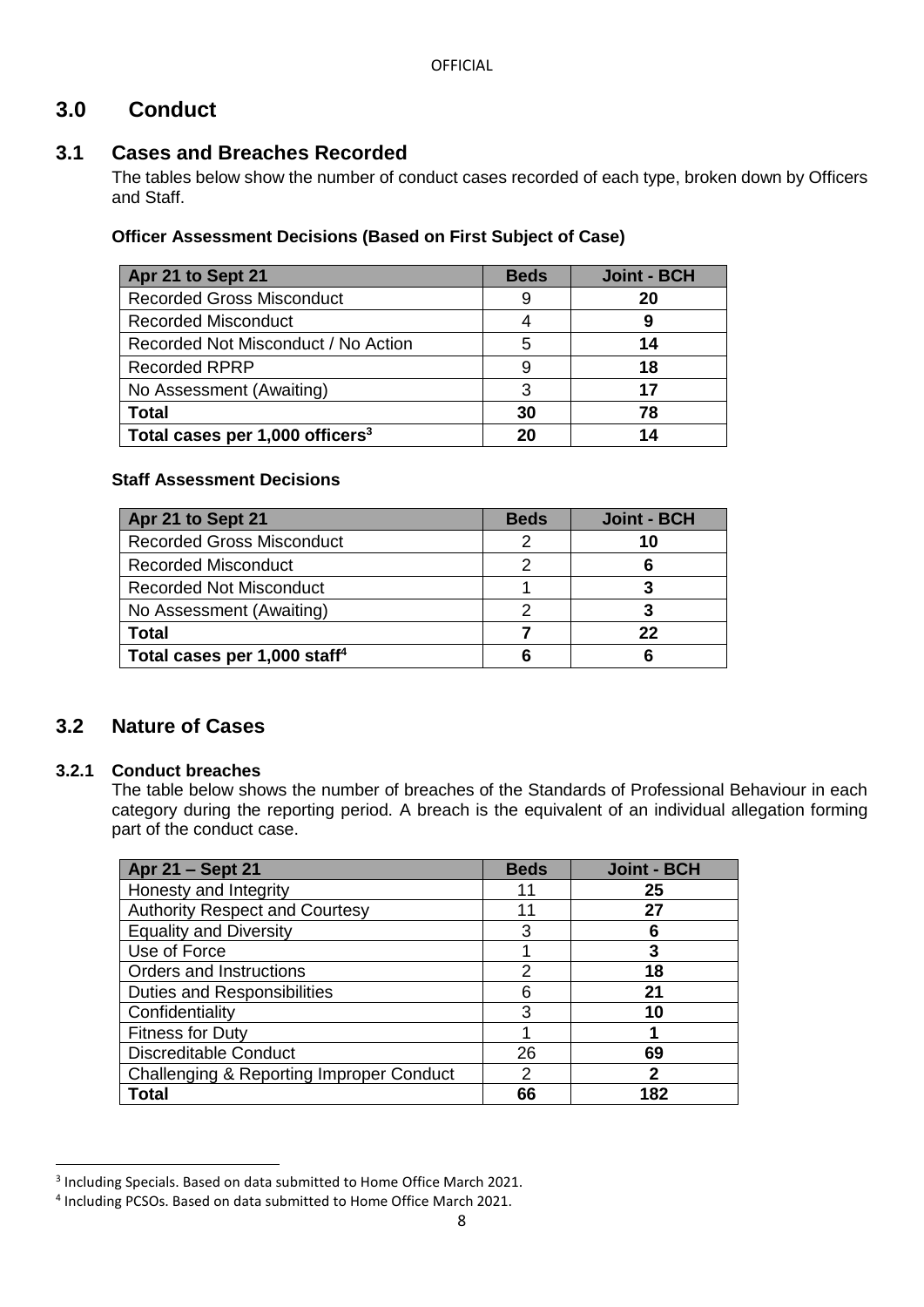## **3.2.2 Themes in conduct cases**

Conduct cases which included an allegation relating to the PSD Control Strategy<sup>5</sup> are given an additional categorisation as well as the allegation type. The table below summarises the cases recorded to the end of Q2 2021/22, and the same period last year for comparison, in relation to the Control Strategy, by force.

| <b>Theme</b>                                   | <b>Beds Q1-2 21/22</b> | BCH Q1-2 21/22 | <b>BCH Q1-2 20/21</b> |
|------------------------------------------------|------------------------|----------------|-----------------------|
| Sexual misconduct                              | 4                      | 11             | 17                    |
| Of which abuse of<br>position                  | $\Omega$               | 0              | $\overline{4}$        |
| Of which workplace<br>$\overline{\phantom{a}}$ | $\overline{c}$         | $\overline{4}$ | 11                    |
| Of which other                                 | $\overline{2}$         | $\overline{7}$ | $\overline{2}$        |
| Disclosure of information                      | $\overline{2}$         | $\overline{4}$ | 8                     |
| Misuse of force systems                        | 3                      | 8              | 9                     |
| Reportable associations                        | $\overline{0}$         | 1              | $\overline{2}$        |
| Controlled drug use/ supply                    | $\Omega$               | $\Omega$       | $\mathbf 1$           |
| Discriminatory behaviour                       | $\overline{2}$         | $\overline{4}$ | 8                     |
| Domestic abuse                                 | 10                     | 25             | 8                     |
| Infiltration                                   | $\Omega$               | $\Omega$       | N/A                   |
| Use of force                                   | $\Omega$               | $\mathbf 1$    | N/A                   |
| Total <sup>6</sup>                             | 21                     | 54             | 53                    |

## **3.3 Finalisation of Cases**

**.** 

#### **3.3.3 Outcomes from Proceedings for Officers**

The first table below shows the type of hearing to which officers for Case to Answer with formal proceedings have been subject**.**

| Apr 21 – Sept 21 (Number of Officers)                     | <b>Beds</b> | <b>Joint - BCH</b> |
|-----------------------------------------------------------|-------------|--------------------|
| <b>Special Case Hearing</b>                               |             |                    |
| <b>Gross Misconduct Hearings</b>                          |             |                    |
| <b>Misconduct Meetings</b>                                |             |                    |
| Resigned (with case to answer)                            |             |                    |
| Reassessed as Practice Requiring Improvement <sup>7</sup> |             |                    |
| Total                                                     |             | 16                 |

The second table shows the outcomes for officers from hearings and meetings to the end of Q2 2021/22, with changes year on year shown for BCH.

<sup>5</sup> The Control Strategy comprises: Sexual Misconduct, Disclosure of Information, Misuse of Force Systems, Discriminatory Behaviour, Domestic Abuse (with police as perpetrators) and Use of Force. In addition, there is an Intelligence Requirement in respect of Infiltration, Vulnerability, Reportable Associations and Controlled Drug Use and Supply.

<sup>&</sup>lt;sup>6</sup> Total will not match the breakdown by theme exactly, as some cases involve more than one Control Strategy theme.

<sup>&</sup>lt;sup>7</sup> This is for any conduct recorded since the new Regulations came into force on 1<sup>st</sup> February 2020 only.